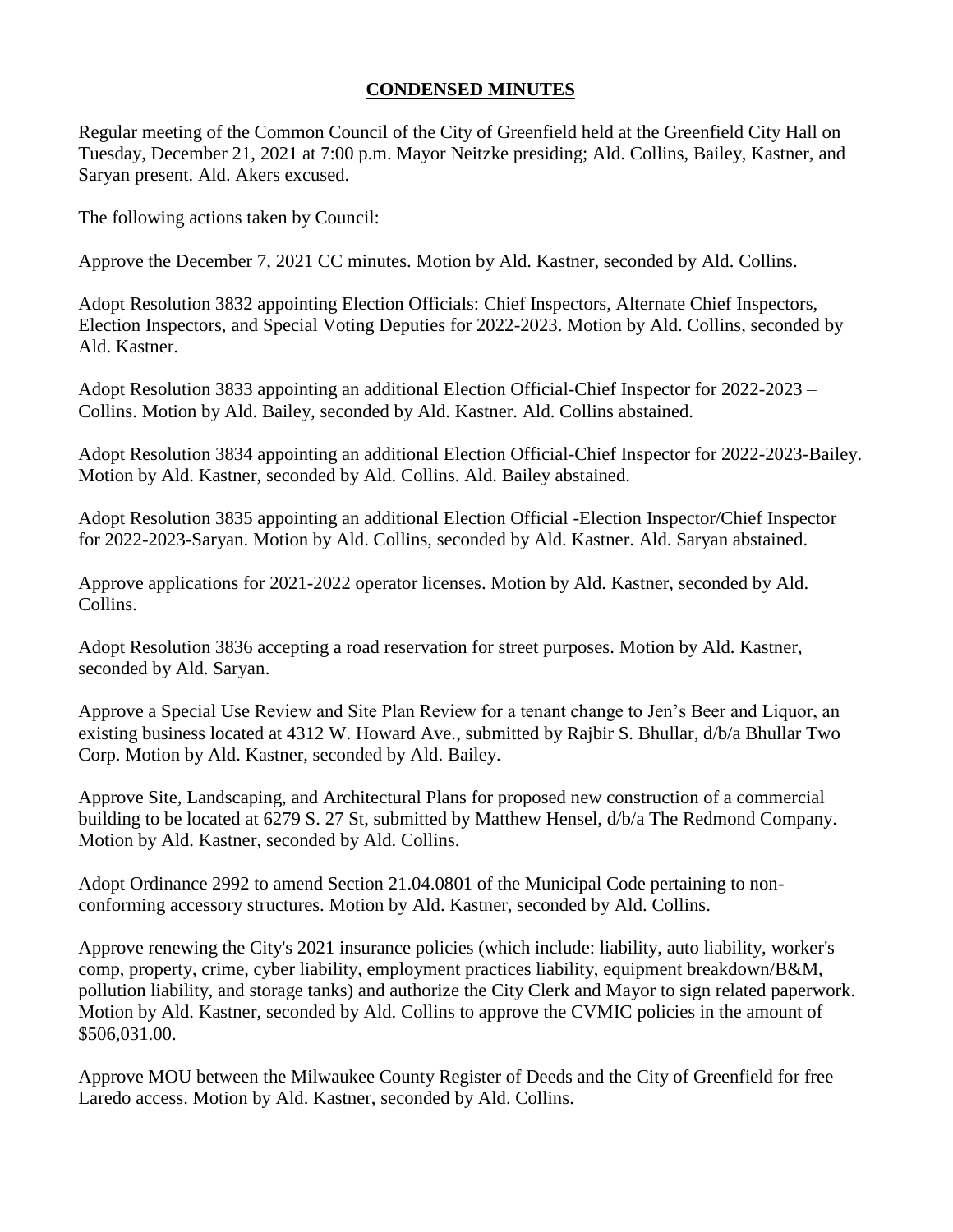Approve to transfer unused 2021 funds from the Community Development Authority account and the Plan Commission account to a project to be used in 2022. Motion by Ald. Collins, seconded by Ald. Saryan.

Approve contract between the Municipal Court and nCourt. Motion by Ald. Kastner, seconded by Ald. Collins.

Approve contract with Environmental Health Consultant. Motion by Ald. Collins, seconded by Ald. Kastner.

Approve revised job descriptions for Laborer and Operator; Accountant job description in the Finance Department and new pay scale for 2022; salary schedule for Police Clerk Typist effective January 3, 2022; and salary schedule for Emergency Services Dispatcher effective January 3, 2022. Motion by Ald. Collins, seconded by Ald. Kastner.

Adopt Resolution 3837 to set the salary and benefits of the City Attorney for 2022. Motion by Ald. Kastner, seconded by Ald. Saryan.

Adopt Resolution 3838 for the 2022 Non-Rep Resolution and Command Staff and various adjustments to job descriptions, salary ranges and organizational charts as required. Motion by Ald. Collins, seconded by Ald. Kastner.

Approve an addendum to the UnitedHealthcare Flexible Spending Account (FSA) to increase the plan to the IRS maximum contribution and carryover limits automatically and authorize Mayor to sign plan addendum. Motion by Ald. Kastner, seconded by Ald. Collins.

Approval of schedules of disbursements, \$1,238,518.54; and mileage reimbursements, \$799.28. Motion by Ald. Collins, seconded by Ald. Saryan.

Common Council to go into closed session pursuant to Wis. Stat. § 19.85 (1)(b) & (f), considering licensure, social or personal history, or medical information, for purposes of issuing a 2021-2022 operator license to Adam Kazimierz Wylaz and Paul Harvey Wasser; and to remain in closed session pursuant to Wis. Stat. § 19.85(1)(g), to confer with legal counsel for the Common Council who is rendering advice concerning strategy to be adopted by the body with respect to litigation in which is involved for the purpose of discussing potential settlement in the Opioid Crisis Litigation: *In re National Prescription Opiate Litigation* (Docket No. 1:17-md-02804); *Greenfield v. Actavis Pharma, Inc., et al.*, (Case/Docket No. 2021CV002937/2:21-cv-00751); *Erie Insurance Exchange v. Hayward Pharmacy, Inc., et al.*, (Case No. 21-CV-4963). Motion by Ald. Collins, seconded by Ald. Kastner to go into closed session at 7:18 PM.

Adjourn closed session and reconvene into open session at 8:05 PM. Motion by Ald. Collins, seconded by Ald. Kastner.

Approve Operator License for Paul Harvey Wasser. Motion by Ald. Kastner, seconded by Ald. Collins.

Approve a potential settlement in the Opioid Crisis Litigation. Motion by Ald. Kastner, seconded by Ald. Collins to approve MOUs and to authorize the appropriate City Officials to execute and file the same.

Motion by Ald. Collins, seconded by Ald. Kastner to adjourn at 8:08 PM.